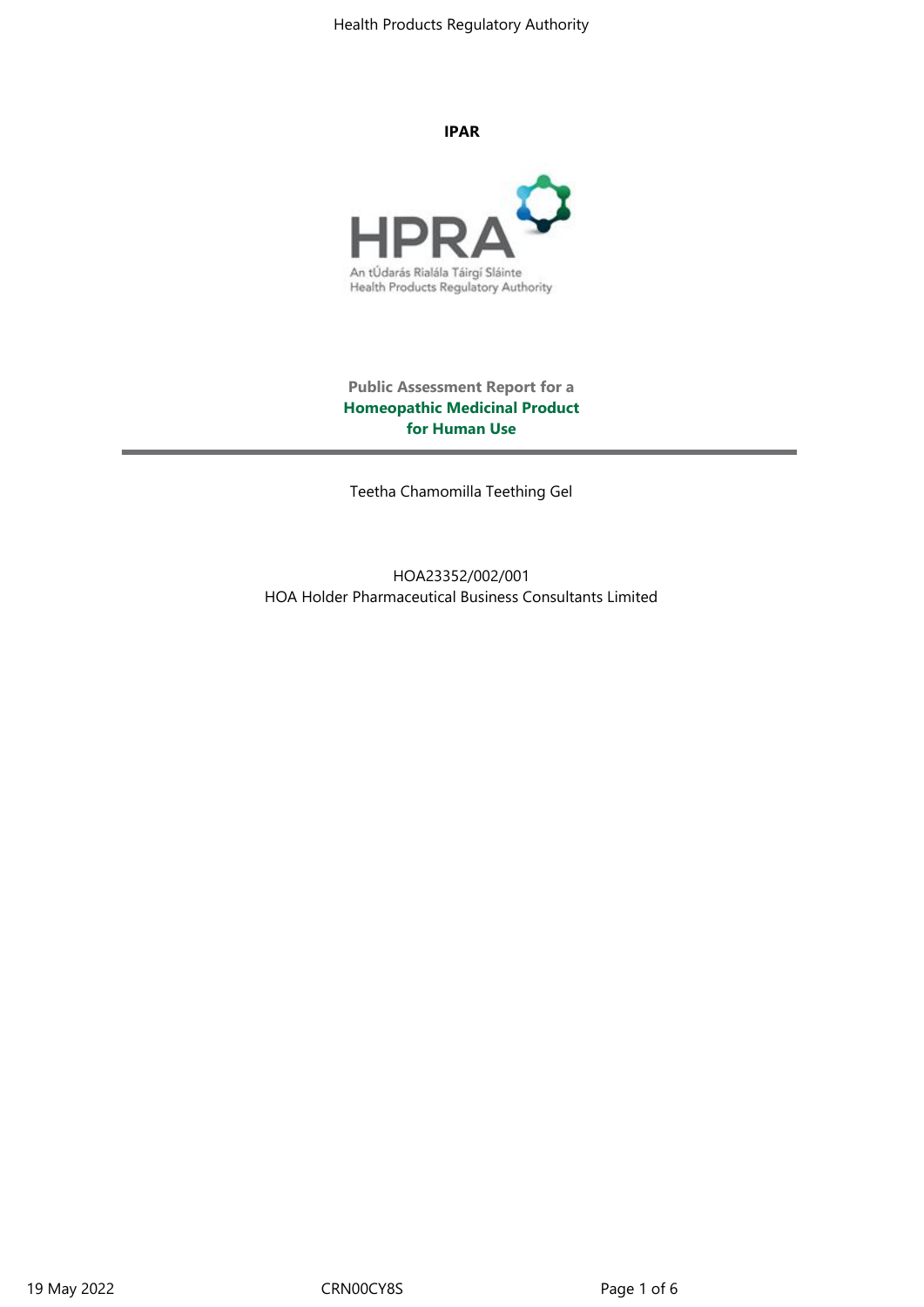# **CONTENTS**

- **I.** INTRODUCTION
- II. QUALITY ASPECTS
- III. NON-CLINICAL ASPECTS
- IV. CLINICAL ASPECTS
- V. OVERALL CONCLUSION AND BENEFIT-RISK ASSESSMENT
- VI. REVISION DATE
- VII. UPDATE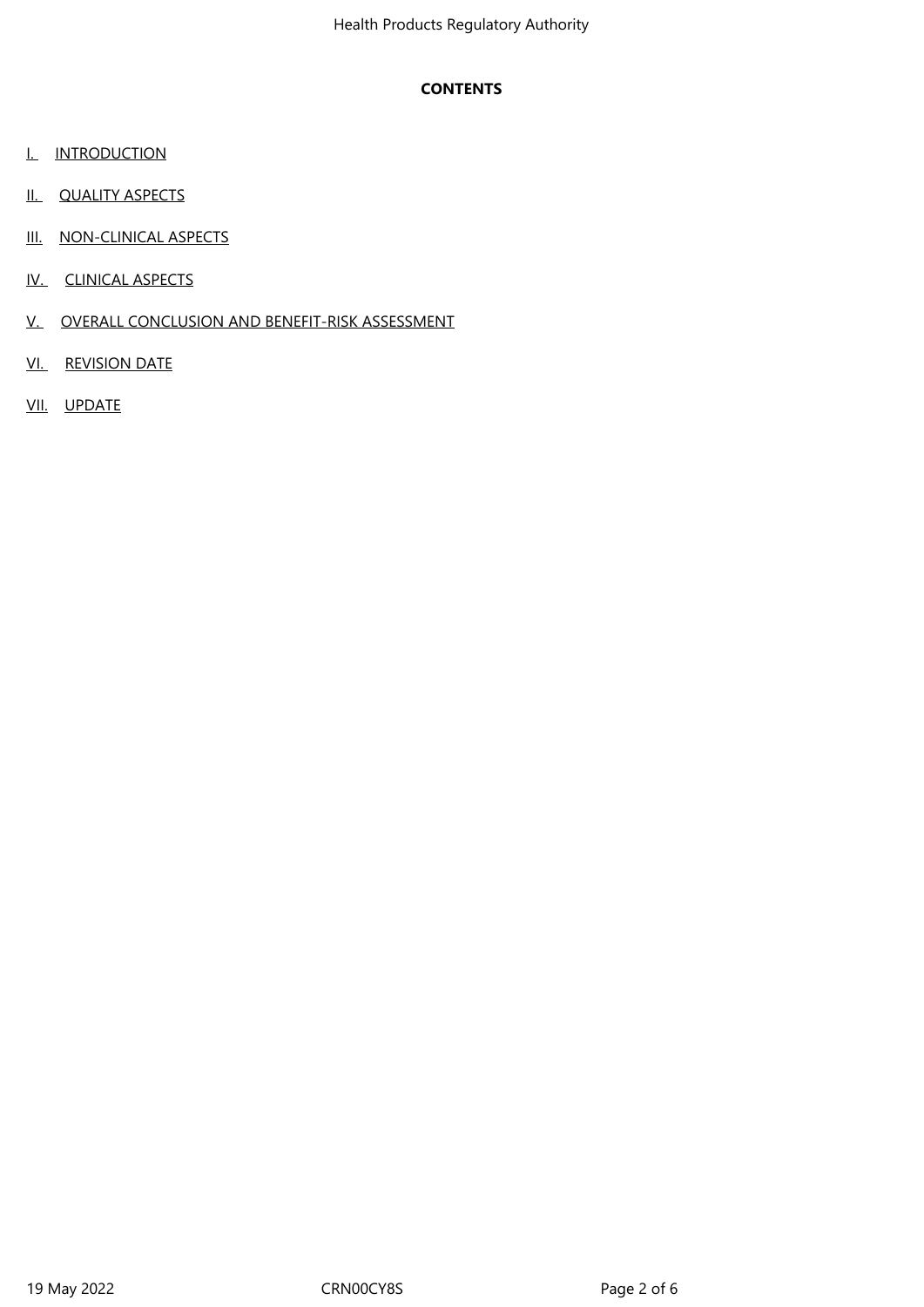### **I. INTRODUCTION**

Specific provisions were introduced for homeopathic medicinal products (HMPs) in accordance with the Directive (2001/83/EC), as amended. The national regulations, the Medicinal Products (Control of Placing on the Market) Regulations 2007 (S.I. No. 540 of 2007) which implement this Directive came into force on 23rd July 2007. Consequently the HPRA has established the National Rules Scheme for Homeopathic Medicinal Products.

The Public Assessment Report reflects the scientific conclusion reached by the Health Products Regulatory Authority (HPRA) at the end of the evaluation process and provides a summary of the grounds for approval of a homeopathic marketing authorisation for a specific homeopathic medicinal product for human use. It is made available by the HPRA for the purposes of providing information to the public, after deletion of commercially sensitive information. The legal basis for its creation and availability is contained in Article 21 of EC Directive 2001/83/EC, as amended by Directive 2004/27/EC and Directive 2004/24/EC. It is a concise document which highlights the main parts of the documentation submitted by the applicant and the scientific evaluation carried out by the HPRA, leading to the approval of the homeopathic medicinal product for marketing in Ireland.

Based on the review of the data on quality, safety and homeopathic use, the HPRA has granted a homeopathic marketing authorisation for Teetha Chamomilla Teething Gel containing Chamomilla recutita 12C.

This application was submitted as a standard application according to Article 16.2 of Directive 2001/83/EC, as amended, and as part of the National Rules Authorisation Scheme.

The Summary of Product Characteristics (SmPC) for this homeopathic medicinal product is available on the HPRA's website.

### **II. QUALITY ASPECTS**

Each 15g gel in a tube contains: Chamomilla recutita 12C

*(Full composition P1 below)*

### **II.1S.1 Homeopathic raw material**

The homeopathic raw material specifications for Chamomilla recutita are considered adequate to control the quality and meet current pharmacopoeial requirements. Batch analytical data demonstrating compliance with these specifications have been provided.

#### **II.2S.2 Homeopathic stock**

The homeopathic stock Chamomilla recutita have official monograph in an Official pharmacopoeia of a Member State, the German Homeopathic Pharmacopoeia, (GHP), and is manufactured in accordance with the principles of good manufacturing practice (GMP).

The homeopathic stock specifications is considered adequate to control the quality and meets current pharmacopoeial requirements. Batch analytical data demonstrating compliance with these specification has been provided.

#### **II.3 Medicinal product**

P.1 Composition Oral gel. Teetha Chamomilla Teething Gel is a colourless translucent gel.

Composition of the medicinal product. Chamomilla recutita 12c Water Glycerol (E422) Xanthan gum Xylitol (E967) Hypromellose Ethanol

### **P.2 Pharmaceutical Development**

19 May 2022 CRN00CY8S Page 3 of 6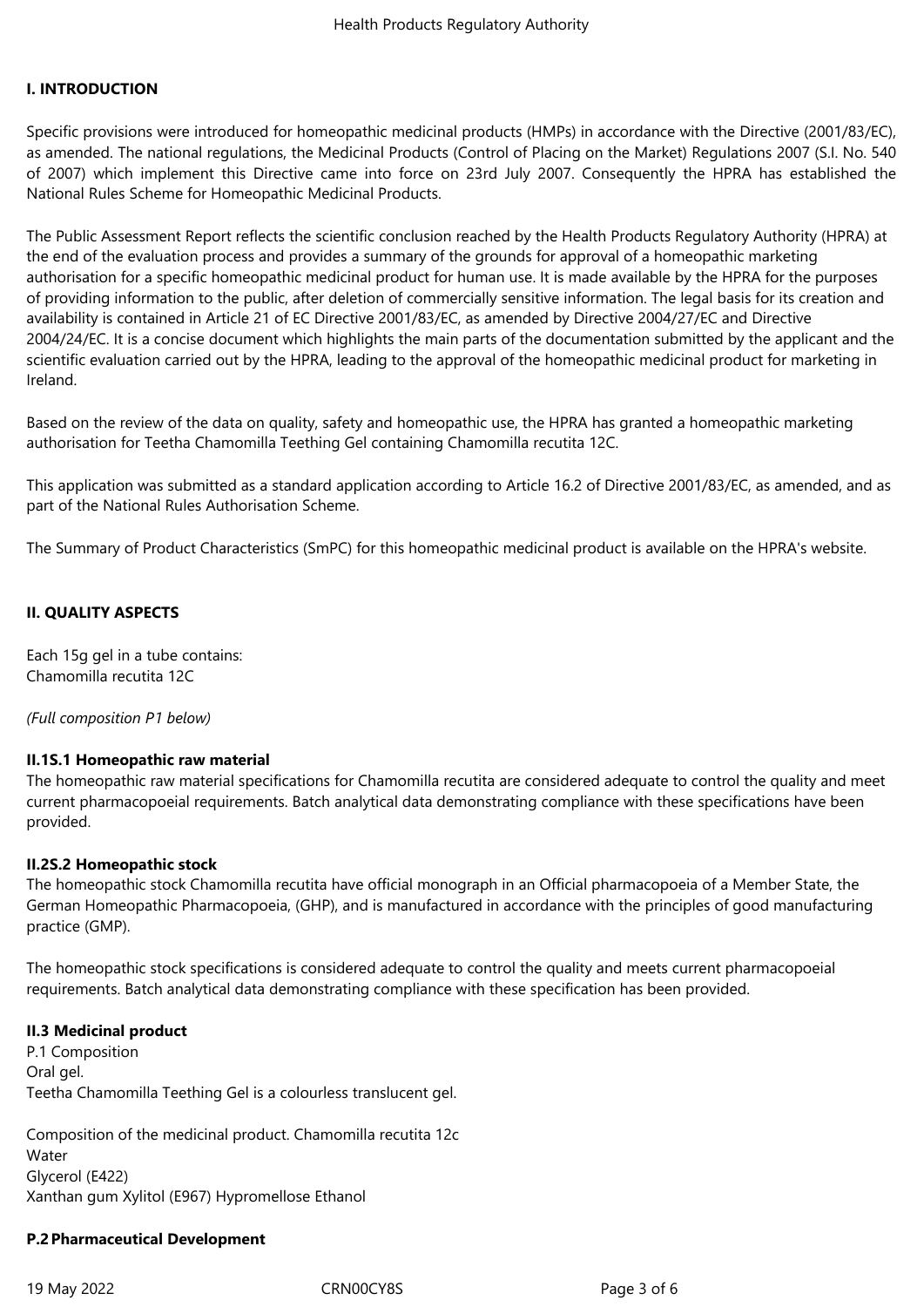#### Health Products Regulatory Authority

The product is an established pharmaceutical form and its development is adequately described in accordance with the relevant European guidelines.

# **P.3 Manufacture of the Product**

The product is manufactured in accordance with the principles of GMP at suitably qualified manufacturing sites. The manufacturing process has been validated according to relevant European/ICH guidelines and the process is considered to be sufficiently validated.

# **P.4 Control of Other Substances (Excipients/***Ancillary Substances)*

All ingredients comply with Ph. Eur. or are adequately controlled by the manufacturer's specifications.

*Adventitious agent safety*

Teetha Chamomilla Teething Gel does not contain any ingredients of human or animal origin, therefore there is no risk from these agents in respect of this product.

### **P.5 Control of Finished Product**

The Finished Product Specification is based on the pharmacopoeial monograph for an Oral Gel and the tests and control limits are considered appropriate for this type of product.

The analytical methods used are described in sufficient detail and are supported, where appropriate, by validation data. Batch analytical data for a number of batches from the proposed production site(s) have been provided, and demonstrate the ability of the manufacturer to produce batches of finished product of consistent quality.

# **P.6 Packaging material**

The product is presented as a 15g aluminium tube packaged in a cardboard carton. Evidence has been provided that the container complies with EU legislation for use with foodstuffs requirements.

# **P.7 Stability of the Finished Product**

Stability data on the finished product in the proposed packaging have been provided in accordance with EU guidelines demonstrating the stability of the product for 2 years when stored at '*not above25oC'*, storage conditions of the SmPC.

## **II.4 Conclusion on quality**

The important quality characteristics of the product are well-defined and controlled. Satisfactory pharmaceutical documentation has been provided, assuring consistent quality of Teetha Chamomilla Teething Gel.

# **III. NON-CLINICAL ASPECTS**

The product Teetha Teething Gel is a homeopathic medicinal product as defined by Article 16 of Directive 2001/83/EC, as amended.

No preclinical studies have been submitted. This is acceptable for this type of application according to the regulations. The product Teetha Teething Gel conforms to subparagraph 11.3 of the regulations and therefore is deemed appropriate for the proposed use.

There are no safety issues with this product and bibliographic evidence has been provided to support 'Homeopathic Use', as required by the Directive 2001/83/EC, as amended.

Overall the information presented demonstrating homeopathic use is considered to be acceptable.

An environmental risk assessment is not required for homeopathic medicinal products as they contain highly dilute active ingredients and therefore pose no environmental risk.

# **IV. CLINICAL ASPECTS**

This is a national application submitted by A Nelson and Co Limited under Article 16.2 of Directive 2001/83/EC, as amended.

Teetha Chamomilla Teething Gel is a homeopathic medicinal product used for: *A homeopathic medicinal productused within the homeopathic tradition for the symptomatic relief of teething pain and the symptoms associated with teething which are sore & tender gums, flushed cheeks and dribbling.*

There is no requirement under the National Rules Scheme to prove scientifically that the product is efficacious, the authorisation is based exclusively upon the use of Teetha Teething Gel as a homeopathic medicine and not upon data generated from clinical trials.

19 May 2022 CRN00CY8S Page 4 of 6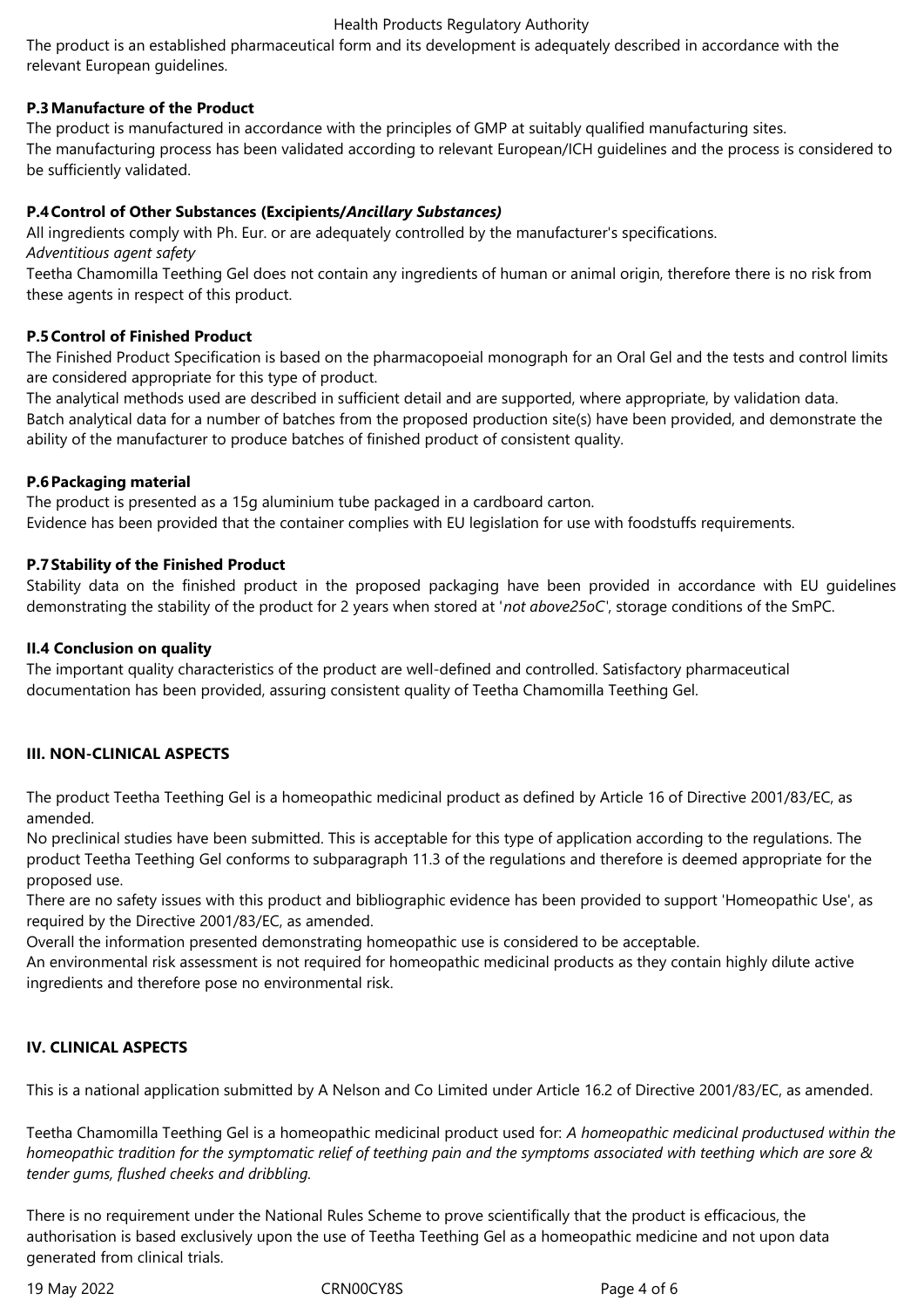Article 16. of Directive 2001/83/EC provides for Member States to introduce or retain in their territory specific rules for the toxicological and pharmacological tests and clinical trials of homeopathic medicinal products other than those referred to in Article 14(1) in accordance with the principles and characteristics of homeopathy as practised in the Member State. Accordingly, the national regulations, the Medicinal Products (Control of Placing on the Market) Regulations 2007 (S.I. No. 540 of 2007) which implement this Directive lays down criteria under Article 11 whereby a homeopathic medicinal product may be authorised under the National Rules. With regard to homeopathic use data, the requirements of Article 11 have been met. The efficacy of this homeopathic medicinal product is plausible on the basis of use and experience.

The indication proposed for Teetha Chamomilla Teething Gel: *A homeopathic medicinal product used within the homeopathic tradition for the symptomatic relief of teething pain and the symptoms associated with teething which are sore & tender gums, flushed cheeks and dribbling,*is in line with homeopathic indications recorded and hence, compatible with the requirements of the regulations *(S.I. No.540 of2007).*

# **IV.2 Clinical Safety**

In accordance with Article 11.3 the applicant has provided the relevant information.

There are no safety issues pertaining to the use of this product as proposed. In addition treatment is being recommended for a maximum of 7 days. This is in accordance with the use of the product for mild self-limiting conditions not requiring the intervention of a Medical practitioner. The warning *'If symptoms become worse or do not show improvement after7 days, consult a doctor or qualified healthcare practitioner*', is present on the packaging.

Additionally the following are included on the SmPC, label and leaflet as appropriate.

### **Contraindications**

Hypersensitivity to Chamomilla recutita or to any of the excipients

# **Special warnings and precautions for use**

*This medicine contains 21 mg of alcohol (ethanol) in each dose which is equivalent to 3.8 mg ethanol/kg body weight. The amount in one dose of this medicine is equivalent to less than 0.5 ml beer or 0.2 ml wine. The small amount of alcohol in this medicine will not have any noticeable effects.* 

*The use of this product with other medicinal products containing ethanol should be avoided.*

*Do not use if seal is broken.*

*A doctor or a qualified healthcare practitioner should be consulted if symptoms worsen or persist for more than 7 days.* The safety of the homeopathic product has been demonstrated according to the criteria as laid down in Article 11.3 ( *S.I.No. 540 of 2007).*

In conclusion, this product proves not to be harmful in the specified conditions of use based on the review of safety data and additional data provided.

# *IV.3 Pharmacovigilance*

It should be noted that in accordance with Article 16 of Directive 2001/83/EC, as amended, the pharmacovigilance requirements described in Articles 101- 108 of Directive 2001/83/EC, as amended, also apply in respect of homeopathic medicinal products.

The Pharmacovigilance system as described by the applicant fulfils the requirements and provides adequate evidence that the applicant has the services of a qualified person responsible for pharmacovigilance and has the necessary means for the notification of any adverse reaction suspected of occurring either in the Community or in a third country.

### **V. OVERALL CONCLUSIONS**

The product Teetha Chamomilla Teething Gel is manufactured by Nelsons using the Pharmacopoeial (GHP) active ingredient Chamomilla recutita and excipients according to Ph. Eur. Manufacturing processes are well described and controlled and appropriate for this type of oral gel homeopathic product. Production is carried out according to GACP/GMP as applicable.